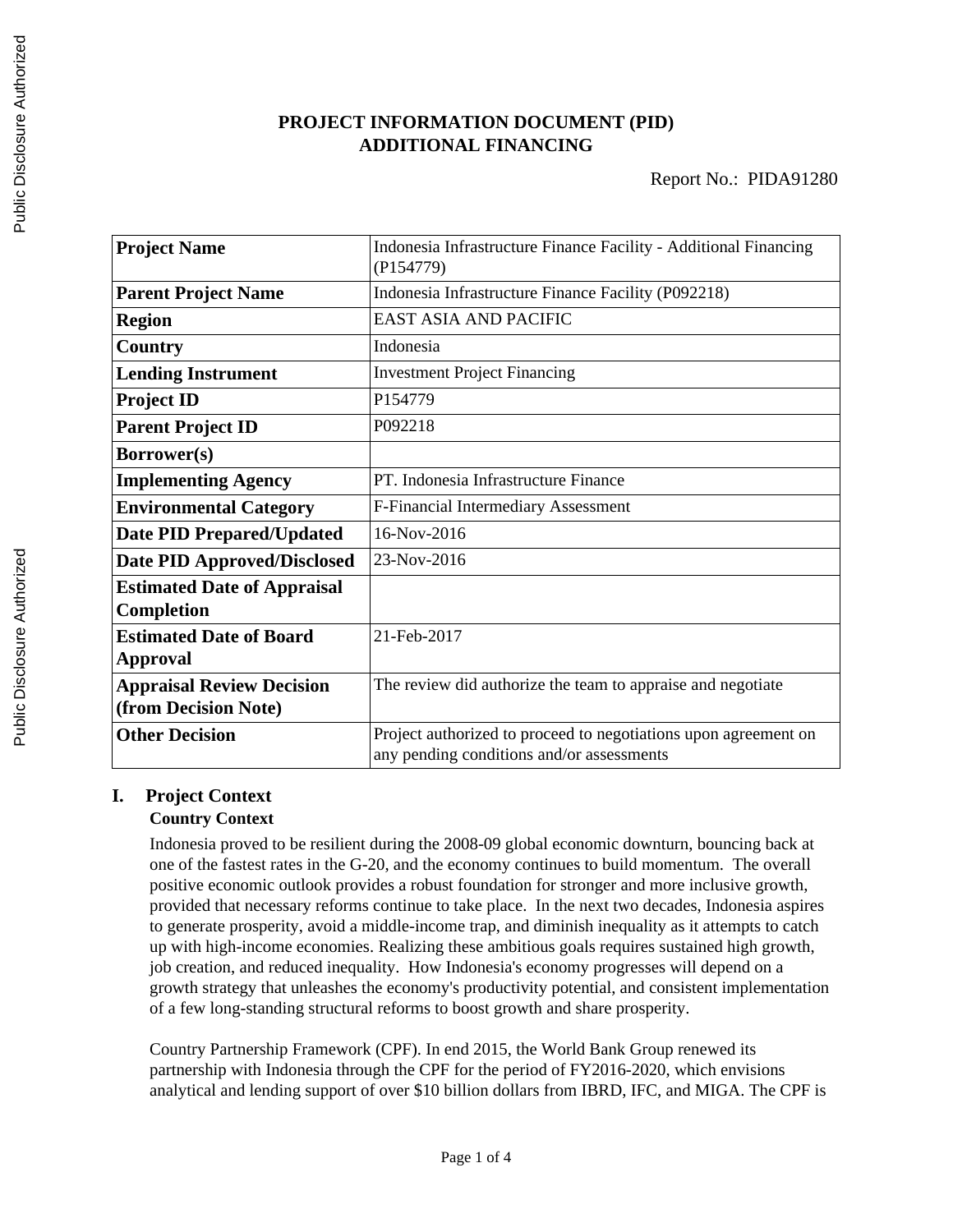aligned with the GOI $\blacktriangleright$  (s national medium term development plan, known as the RPJMN, of 2015-2019 and was developed through consultations with stakeholders, including civil society organizations, development partners and the private sector. The IIFF-AF is closely aligned with CPF filters of supporting the GOI priorities to build a more prosperous, equal and economically independent Indonesia, and eliminating extreme poverty and boosting shared prosperity. The IIFF-AF supports three engagement areas identified in the CPF: (i) national infrastructure programs that are essential for growth and improving the lives of Indonesians across the archipelago; (ii) the energy sector, in order to increase sustainable energy and connect millions of families to reliable electricity; and (iii) programs to build the maritime economy and improve connectivity.

#### **Sectoral and institutional Context**

An essential and critical element of Indonesia's structural transformation is closing the country's large infrastructure gap. Despite rising government spending in recent years, Indonesia's core infrastructure stock, such as road networks, ports, electricity, irrigation and water and sanitation services has not kept pace with economic growth and the infrastructure stock as a share of GDP has actually declined over the past decade. Indonesia has lost more than 1% of additional GDP growth due to under-investment in infrastructure. Reduced access to basic infrastructure has translated into road congestion, health issues stemming from poor water and sanitation, energy shortages, stunted business growth due to poor logistics and transportation.

It is estimated that the total financing gap for infrastructure is about \$50-60 billion a year. In 2014, the central government capital spending allocated was IDR 188 trillion (2% of GDP). The 2015 figure is reported at a significantly higher IDR 290 trillion but falls far short of the investment needs in Indonesia. While subnational governments have stepped up their investment recently to 1.5% of GDP, the spending remains insufficient and often misallocated. Overall, over the past decade, total government spending on, as well as private investment in, infrastructure has fallen in comparison with the 1990s.

However, there remains a shortage of long-term resources, both domestic and international, to appropriately finance infrastructure. While the government has announced recapitalization of SOEs to \$7 billion, it appears inadequate to bridge the infrastructure financing gap. On the demand side, Indonesia's infrastructure market needs sustainable long term capital - both long duration debt and additional sources of equity  $\geq$  (to ensure that infrastructure projects are financially sustainable.

# **II. Proposed Development Objectives**

## **A. Current Project Development Objectives – Parent**

The objective of the Project is to strengthen and further develop the institutional framework of the financial sector to facilitate financing of commercially viable infrastructure projects and thereby increase provision of private infrastructure in Indonesia. Key performance indicators to judge PT. IIF's success include the following outcomes: (i) increase in the number of commercially viable infrastructure projects achieving financial closure through long-term debt financing, other financial products, and advisory services from the IIFF over the life of the project; (ii) Increase in the amount of private capital (including long-term debt and equity) available for infrastructure projects over the life of the project; (iii) Increased support to government#s policy making in private provision of infrastructure through advisory services from IIFF; and (iv) Increase in privately financed infrastructure in Indonesia.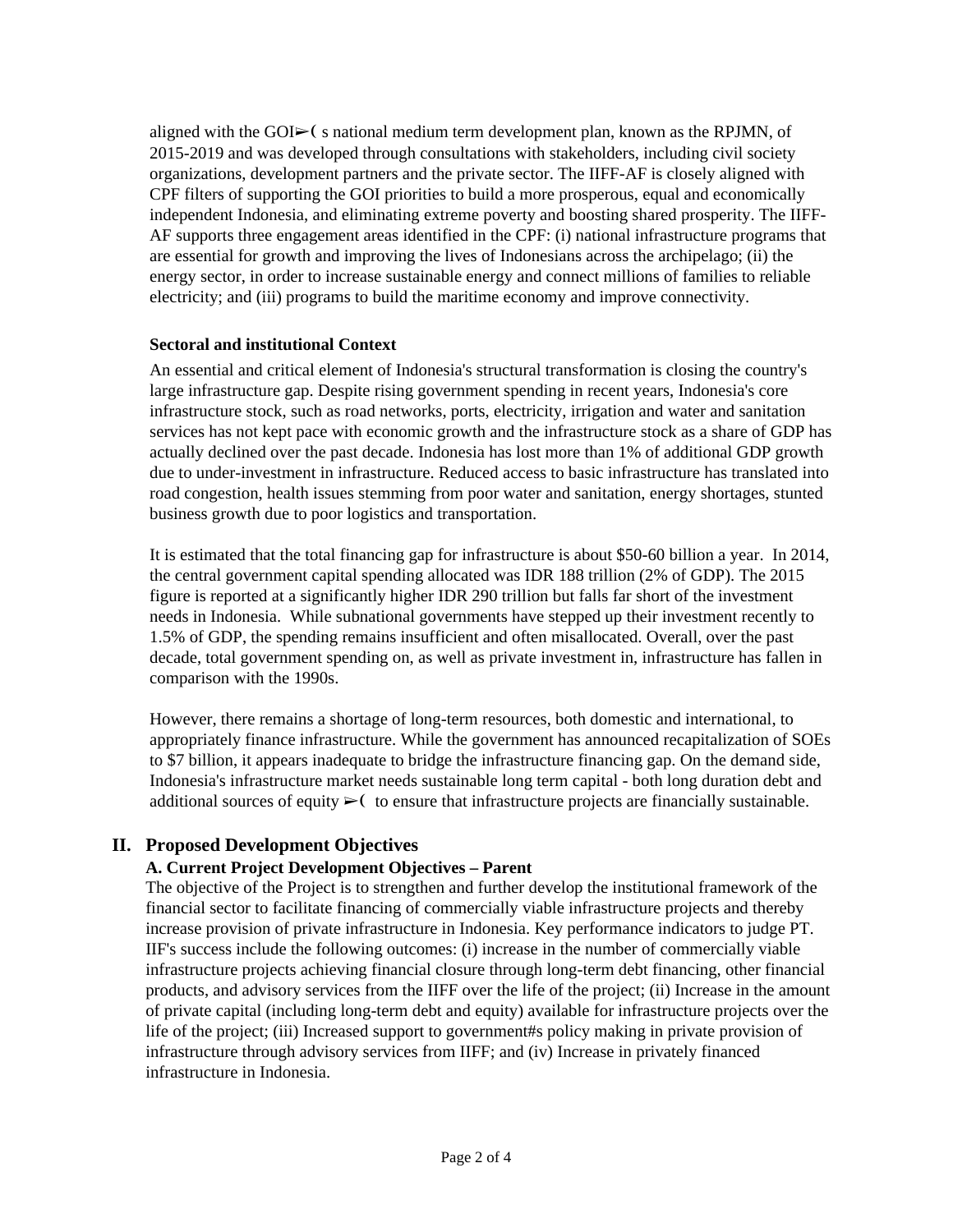### **B. Proposed Project Development Objectives – Additional Financing (AF)**

To strengthen the financial capacity of IIF to increase the access of private sector financing for infrastructrure.

### **III. Project Description**

### **Component Name**

An investment loan by the Bank to be made available to IIF as subordinated debt to be used for eligible infrastructure

### **Comments (optional)**

The Bank's lending instrument for the parent IIFF project is a Financial Intermediary Loan (FIL). The World Bank OP 8.30 has been retired as of July 2014, and FIL-structures are now processed under the new OP 10.0 on Investment Project Financing (IPF). Accordingly, the World Bank provides an investment loan to the Republic of Indonesia as the Borrower. The Borrower provides these funds to IIF as the sole participating financial intermediary, through SMI. IIF in turn, uses these funds to provide predominantly long-term loans, equity investment and other financial products as well as advisory services for infrastructure development.

The project design remains unchanged. Lessons learned from the implementation of the parent IIFF project warrants the continuation of the design of the project.

### **IV. Financing** *(in USD Million)*

| <b>Total Project Cost:</b>                            | 200.00 | Total Bank Financing: 200.00 |      |
|-------------------------------------------------------|--------|------------------------------|------|
| Financing Gap:                                        | 0.00   |                              |      |
| <b>For Loans/Credits/Others</b>                       |        | Amount                       |      |
| Borrower                                              |        |                              | 0.00 |
| International Bank for Reconstruction and Development |        | 200.00                       |      |
| Total                                                 |        | 200.00                       |      |

## **V. Implementation**

### **VI. Safeguard Policies (including public consultation)**

| Safeguard Policies Triggered by the Project    | Yes | N <sub>0</sub> |
|------------------------------------------------|-----|----------------|
| Environmental Assessment OP/BP 4.01            | x   |                |
| Natural Habitats OP/BP 4.04                    | x   |                |
| Forests OP/BP 4.36                             | X   |                |
| Pest Management OP 4.09                        |     | x              |
| Physical Cultural Resources OP/BP 4.11         | X   |                |
| Indigenous Peoples OP/BP 4.10                  | X   |                |
| Involuntary Resettlement OP/BP 4.12            | X   |                |
| Safety of Dams OP/BP 4.37                      | X   |                |
| Projects on International Waterways OP/BP 7.50 |     | X              |
| Projects in Disputed Areas OP/BP 7.60          |     | x              |